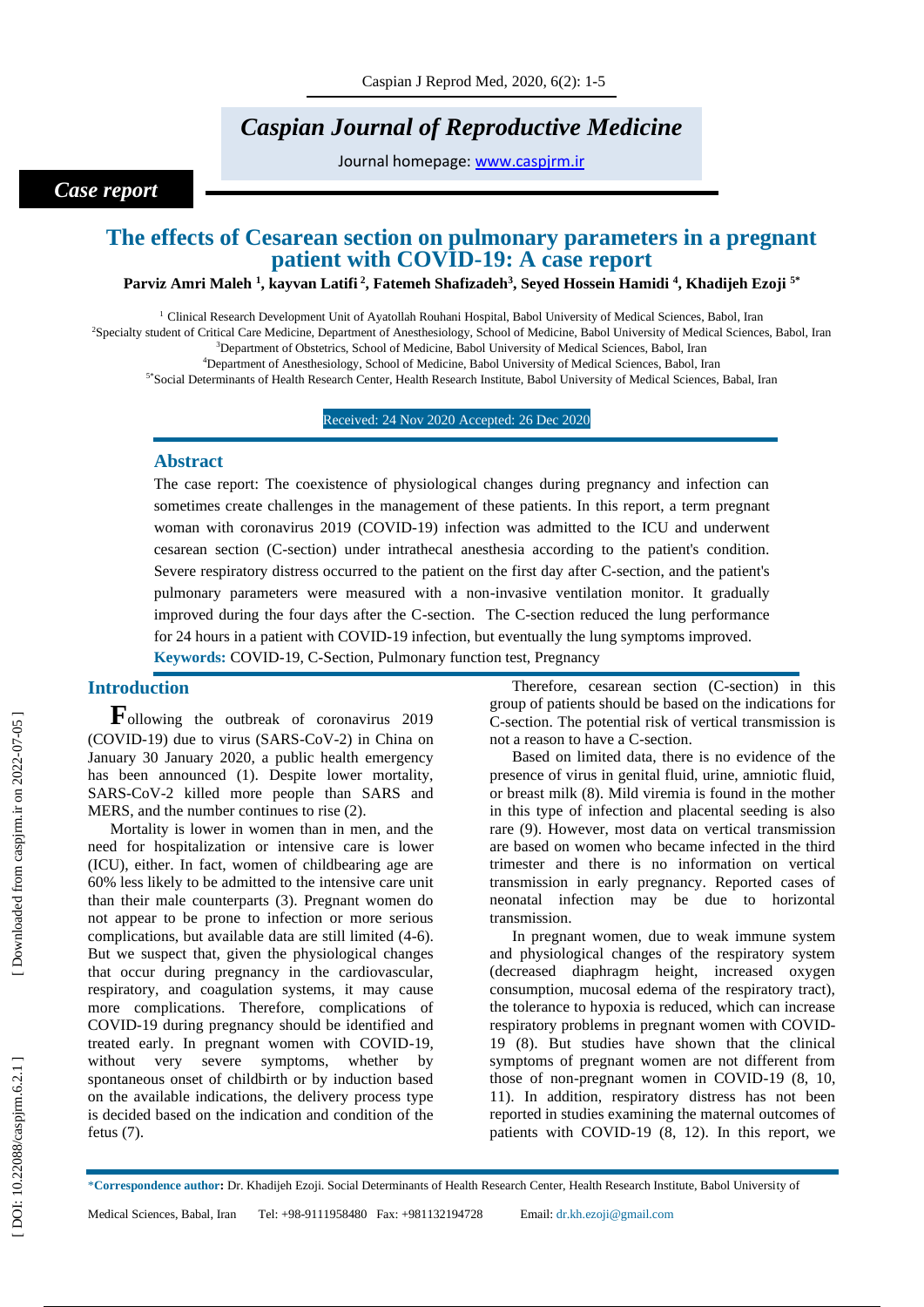

examine the effects of C -section on pulmonary parameters in a pregnant woman with Covid -19.

#### **The case report**

A 31 -year -old woman, gravida 2, para 1, and Live 1 at 38 weeks gestation with a positive polymerase chain reaction (RT -PCR) for Covid -19 was transferred to an internal intensive care unit (ICU) due to an acute case of respiratory distress syndrome (ARDS). At the time of admission to the hospital, the oxygen saturation rate with room air, oxygen mask, mask and reserve bag, and non -invasive ventilation (NIV) were: 72%, 85%, 94%, 60%, and 96%, respectively. The woman was complaining about cough and severe shortness of breath. Respiratory rate, heart rate, and the temperature were: 34 per minute, 116 per minute, and 38.8 °C, respectively. The systolic/ diastolic blood pressure was 110/76 mm Hg. The use of 24 -hour of ICU care was provided for the patient. On the second day of hospitalization, it was decided to terminate the pregnancy by C -section. The C -section was conducted for the patient under intrathecal anesthesia with 12.5 mg intrathecal bupivacaine in a sitting position, and the newborn baby had Apgar score of 9 -10. The patient received 2 liters of lactated Ringer's solution durin g the C -section. Intraoperative bleeding of the patient was 800 cc. During the C -section, the systolic/ diastolic blood pressure and heart rate was 120/80 mm Hg and 86 beats per minute, respectively. During the C section, the patient was subjected to optim um continuous positive airway pressure (CPAP) (oxygen flow  $= 8$  liters per minute).

N-terminal pro brain natriuretic peptide (NT proBNP) was 172 pg/ml, D -dimers was 3827 ng/mL (high), Interleukin (IL) - 6 was 17.7 pg/mL (high), procalcitonin (PCT) was 0.201 ng/mL, Lactate dehydrogenase (LDH) was 561 U/L (high), and C reactive protein (CRP) was 79 mg/L (high) . Numerous routine laboratory examinations were performed before the surgery, after the surgery, and on the day of discharge from the hospital (Table 1).

The newborn was admitted to the isolate neonatal intensive -care unit (NICU). After birth, the patient's baby was fully healthy, and the PCR was negative.

The pattern of lung involvement of the patient on computed tomography of the chest (Chest CT Scan ) and chest X -ray confirmed COVID -19 (Figure 1). The first day of hospitalization, surgery day, and after Csection, the patient received 3 litter, 4 litter, and 4 litter isotonic solutions for fluid volume, respectively. Then the patient's reception of intravenous fluids gradually decreased to one liter. Oral feeding started 48 hours after the C -section. From the second day after the C section, the patient sat on the side of the bed once a day and then in a room on the chair with oxygen once a day and gradually walked. NIV was done on the first day for half an hour and was gradually reduced to 5 minutes per hour. Its settings, initial parameters were;

expiratory positive airway pressure (EPAP): 6 cm H2O, inspiratory positive airway pressure (IPAP): 12 cm H2O, and the fraction of inspired oxygen (FiO2): 0.6 cm H2O.



**Figure 1** . Chest CT Scan of the patient's lung on the first day of hospitalization and the chest x -ray on the fourth day of hospitalization

On the first day after the surgery, a severe respiratory distress occurred to the patient, which gradually improved with NIV and intravenous administration of 20 mg furosemide. From the fourth day of hospitalization, the patient's respiratory distress improved, and the patient was discharged on the tenth day. The patient was followed up at home for a month and no particular problem was detected. The respiratory parameters were measured with a NIV monitor. Pressure support ventilation (PSV) was 12 cm H2O and positive end expiratory pressure (PEEP) was 6 cm H2O on ICU admission days and the discharge day (Table 2).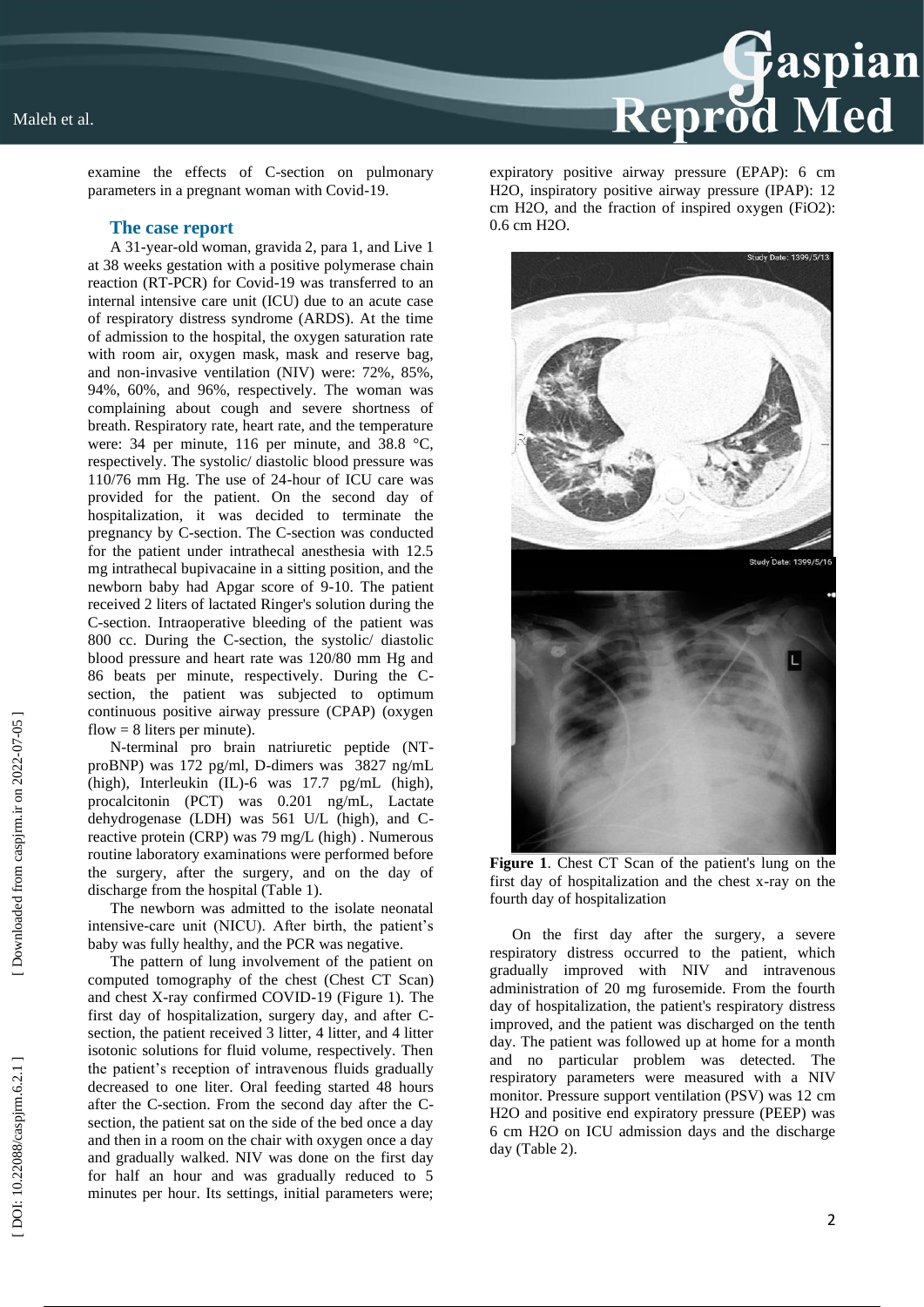

| <b>Tests</b>                                              | Before C-<br>section     | Postoperative<br>days    | 4 days after C-<br>section | 7 days after C-<br>section | 14 days after C-<br>section |
|-----------------------------------------------------------|--------------------------|--------------------------|----------------------------|----------------------------|-----------------------------|
| White blood cells (WBC)                                   | 7800                     | 9100                     | 8300                       | 8400                       | 10300                       |
| Lymphocyte (µL)                                           | 620                      | 610                      | 830                        | 1680                       | 1600                        |
| Hemoglobin concentration (Hb) (gr/dL)                     | 10.6                     | 10.3                     | 11.6                       | 13.2                       | 12.5                        |
| Hematocrit (HCT) (%)                                      | 32.3                     | 31.5                     | 36.7                       | 39.7                       | 37.9                        |
| Platelet count (per µL)                                   | 215,000                  | 256,000                  | 420,000                    | 410,000                    | 407,000                     |
| Erythrocyte sedimentation rate test<br>(ESR test) (mm/hr) | 32                       | 30                       | 28                         | 25                         | 15                          |
| Blood sugar(gr/dL)                                        | 90                       | 106                      | 110                        | 95                         | 100                         |
| Blood Urea Nitrogen (BUN) (mg/dL)                         | 7                        | 15                       | 13                         | 20                         | 25                          |
| Creatinine (mg/dL)                                        | 0.6                      | 0.7                      | 0.5                        | 0.8                        | $0.8\,$                     |
| Serum Kalum (K)(meq/L)                                    | 3.8                      | 4.4                      | 4.1                        | 4.1                        | 5                           |
| Serum sodium (NA) (meq/L)                                 | 140                      | 138                      | 137                        | 138                        | 138                         |
| Serum calcium (mg/dL)                                     | $\overline{\phantom{0}}$ | -                        | 8.2                        | 9.1                        | 9.7                         |
| Serum potassium (meq/L)                                   | 3.5                      | 4.9                      | 3.7                        | 4.5                        | 3.9                         |
| Total bilirubin (mg/dL)                                   | 0.9                      | 0.6                      | 0.5                        | 0.4                        | 0.5                         |
| Serum albumin (mg/dL)                                     | $\overline{\phantom{0}}$ | $\overline{\phantom{0}}$ | 3.1                        | 3.8                        | 3.4                         |
| magnesium (mg/dL)                                         | 1.9                      | 1.8                      | 2.3                        | 2.2                        | 2.5                         |
| Serum Glutamic Oxaloacetic<br>Transaminase (SGOT) (IU/L)  | 42                       | 56                       | 31                         | $20\,$                     | 31                          |
| Serum Glutamic Pyruvic Transaminase<br>(SGPT) (IU/L)      | 30                       | 48                       | 52                         | 55                         | 57                          |
| Alkaline phosphatase (ALP) (IU/L)                         | 469                      | 424                      | 322                        | 243                        | 229                         |
| Prothrombin time (PT) (seconds)                           | 12                       | 12                       | 12                         | 12                         | 381                         |
| International normalized ratio (INR)<br>(seconds)         | $\mathbf{1}$             | $\mathbf{1}$             | $\mathbf{1}$               | 1                          | $8\,$                       |
| Partial thromboplastin time (PTT)                         |                          | 39                       | 31                         | 29                         | 12                          |
|                                                           |                          |                          |                            |                            |                             |

## Table 1. Lab test results for a pregnant woman with COVID-19 infection

#### Table 2. Respiratory parameters measured with non -invasive ventilation monitor

| Pulmonary parameters                | before C-<br>section | Post C-section | 4 after $C$ -<br>section | $7$ after C-<br>section | 14 days after<br>C-section |
|-------------------------------------|----------------------|----------------|--------------------------|-------------------------|----------------------------|
| Tidal volume (cc)                   | 250                  | 220            | 360                      | 480                     | 510                        |
| Number of breaths (per minute)      | 28                   | 32             | 24                       | 20                      | 14                         |
| Respiratory compliance (ml/Lcm H2O) | 22                   | 18             | 28                       | 32                      | 38                         |
| Airway resistance (cmH2O)           | 10                   | 10             | 8                        |                         | 5                          |
| Oxygen saturation $(SpO2)$          | 92                   | 87             | 94                       | 96                      | 98                         |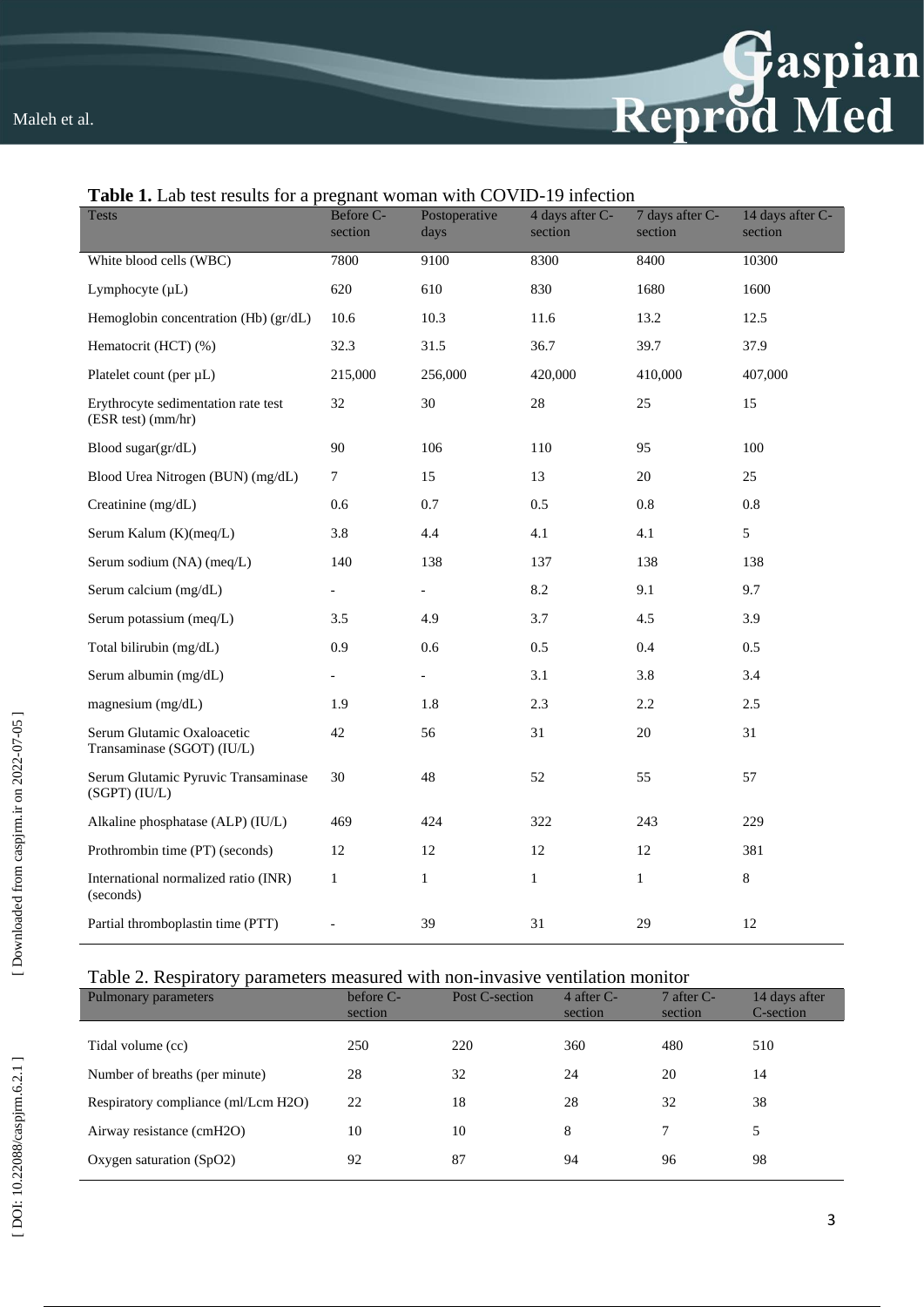#### **Discussion**

The results of this report, through which the respiratory parameters of a patient with COVID -19 were measured with a NIV, showed decreased lung function for 24 hours after the surgery. This decrease in pulmonary function could be due to respiratory edema, which is also present in patients with COVID-19 (13). Pulmonary edema in normal pregnancy has been reported in 0.05% of cases, and the complication of preeclampsia occurs to 2.9% of cases. Despite the low prevalence of this kind complication in pregnancy, it can be associated with a disproportionate mortality rate  $(14)$ .

In addition to the possibilities for pulmonary edema, one of the causes of pulmonary edema could be iatrogenic. Iatrogenic pulmonary edema in surgery can have different causes: arrhythmia (cyclopropane, halothane), the redistribution of blood from the periphery (vascular contractions, central stimulation), pressure negative airway (obstruction, bronchospasm), circulatory overload (blood, fluids, etc.) and damage to the alveolar membrane by harmful inhalations and aspiration of stomach contents in an attempt to empty the stomach in cases of poisoning. In this patient, the volume of fluid solation received by the patient during the surgery or laryngospasm due to pain from the surgery could have been the major cause of iatrogenic pulmonary edema (15).

Decreased lung function for 24 hours after the surgery in this pregnant patient with COVID -19 might have been due to a systemic inflammatory response to the disease, which is one of the causes of primary acute lung injury, although systemic inflammatory response could also be due to surgical reasons (16).

Numerous other factors can play a role in predicting lung injury. Factors such as preoperative chronic obstructive pulmonary disease (COPD), severe diabetes, gastroesophageal reflux disease (GERD), alcohol consumption, and genetic factors are serious predictors of postoperative lung injury (17). The role of genetic factors is undeniable, however.

This case report from the pregnant patient with COVID -19 who underwent C -section due to severe respiratory disorders revealed that the delivery may improve the clinical condition of patients with COVID - 19, and when the patient does not have enough respiratory reserve to tolerate vaginal delivery, the delivery method should be cesarean section (18). Given the decrease in lung function during the first day after the surgery in this report, it can be postulated that the clinical consequences of COVID -19 in pregnancy and childbirth are still unknown.

In general, the treatment of this disease is more supportive with oxygen therapy and invasive and non -



invasive mechanical ventilation, which is the most important therapeutic intervention of this disease. If the patient has dyspnea and shortness of breath, NIV is used, and if there is no improvement within 2 to 3 hours, the patient is intubated (19). In this patient, NIV improved pulmonary function well.

#### **Conclusion**

One -day reduction in lung function due to cesarean section in a patient with COVID -19 infection and the ultimate improvement of pulmonary symptoms in this patient revealed that NI V was effective in improving the impaired lung function of this patient and the possibility of significant pulmonary problems in delivery in pregnant women with COVID -19.

#### **Acknowledgements**

We would like to thank our colleagues and nurses at the ICU of Ayatollah Rouhani Hospital of Babol for their cooperation in the treatment and care of this patient and all COVID -19 patients.

#### **Conflicts of Interest**

The authors have no conflicts of interest relevant to this article

#### **References**

- 1. Valencia DN. Brief review on COVID -19: the 2020 pandemic caused by SARS -CoV -2. Cureus. 2020;12(3): e7386.
- 2. Huang I, Lim MA, Pranata R. Diabetes mellitus is associated with increased mortality and severity of disease in COVID -19 pneumonia –a systematic review, meta-analysis, -analysis, and meta-regression. Diabetes Metab Syndr. 2020;14(4):395 -403.
- 3. de Salud C, de Epidemiología S. Informe de situación de COVID -19 en la Región de Murcia. 17 DE ABRIL DE 2020. 2020.
- 4. Ferrazzi EM, Frigerio L, Cetin I, Vergani P, Spinillo A, Prefumo F, et al. COVID‐19 Obstetrics Task Force, Lombardy, Italy: executive management summary and short report of outcome. Int J Gynaecol Obstet. 2020;149(3):377 -378.
- 5. Noelle B, Cynthia G, Russell M, Rebecca M, Kyr a B. COVID -19 infection among asymptomatic and symptomatic pregnant women: two weeks of confirmed presentations to an affiliated pair of New York City hospitals. Am J Obstet Gynecol MFM. 2020:1 -7.
- 6. Zeng L, Xia S, Yuan W, Yan K, Xiao F, Shao J, et al. Neonatal early-onset infection with SARS-CoV-2 in 33 neonates born to mothers with COVID -19 in Wuhan, China. JAMA Pediatr. 2020;174(7):722 - 725.